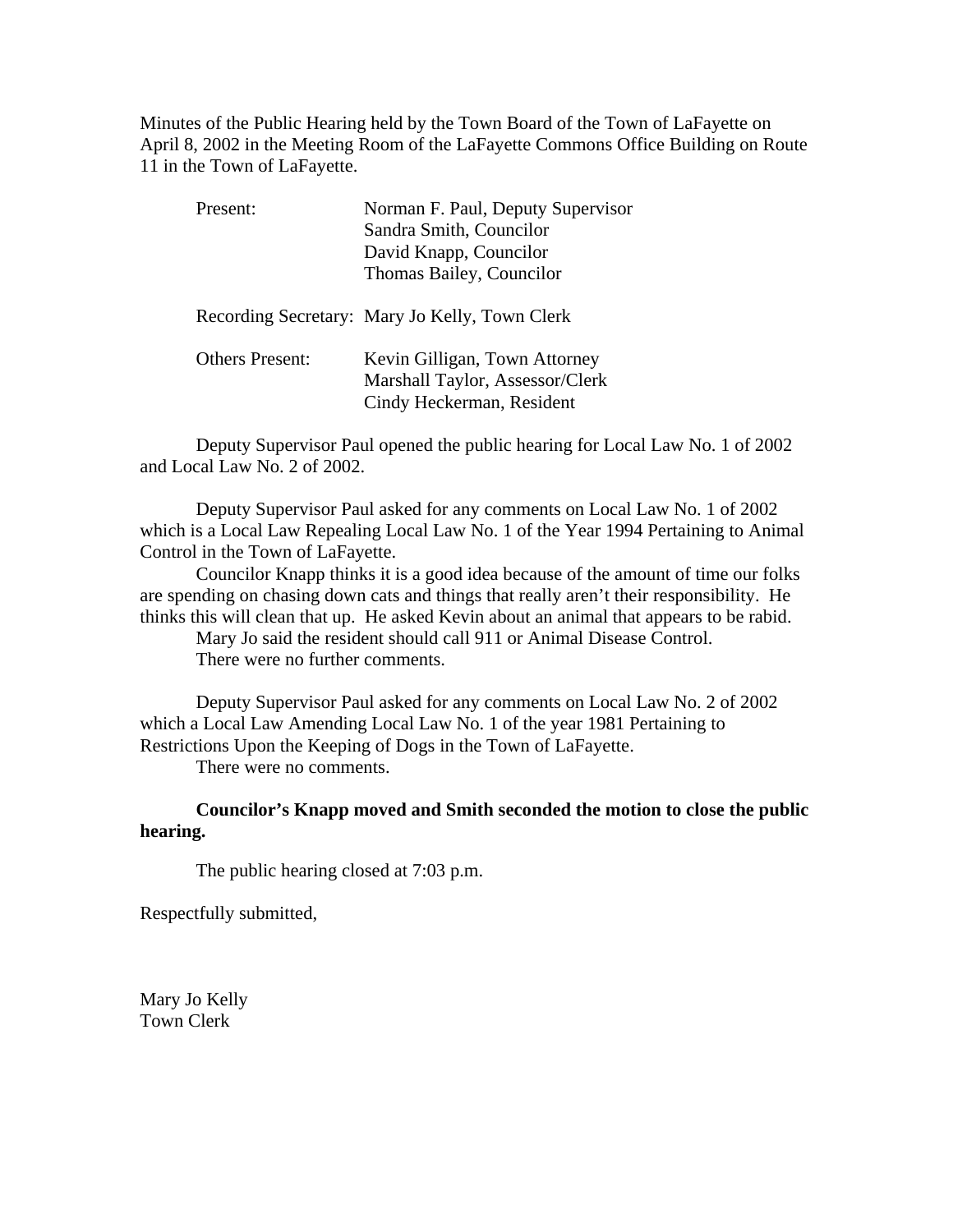Minutes of the Regular Town Board Meeting held by the Town Board of the Town of LaFayette on April 8, 2002 in the Meeting Room of the LaFayette Commons Office Building on Route 11 in the Town of LaFayette.

| Present: |                        | Norman F. Paul, Deputy Supervisor<br>Sandra Smith, Councilor<br>David Knapp, Councilor<br>Thomas Bailey, Councilor |
|----------|------------------------|--------------------------------------------------------------------------------------------------------------------|
|          |                        | Recording Secretary: Mary Jo Kelly, Town Clerk                                                                     |
|          | <b>Others Present:</b> | Kevin Gilligan, Town Attorney<br>Marshall Taylor, Assessor/Clerk<br>Cindy Heckerman, Resident                      |

- 1. Deputy Supervisor Paul called the meeting to order at 7:04 p.m.
- 2. The Town Clerk took the Roll. Supervisor Scammell absent. All else present.
- 3. Pledge to the U. S. Flag led by Town Councilor Sandy Smith.
- 4. **Councilor's Smith moved and Bailey seconded the motion to approve the March 25, 2002 Town Board Meeting Minutes as submitted by the Town Clerk. Motion passed unanimously.**

### **5. COMMUNICATIONS.**

- A. Residents. (There were no comments from the residents)
- B. Thank you letter from Jamesville-DeWitt

"The Class of 2002 of Jamesville DeWitt High School thanks you for your contribution of \$100.00 for Operation Graduation. You help make our after prom party a successful, safe and fun evening for our seniors and their dates..."

C. Other.

Councilor Knapp said he received a letter from Lois Harmatuk.

"..We will again be sponsoring the After Prom Party for the LaFayette Jr. Sr. Senior Prom on April 27-28<sup>th</sup>, 2002. We are planning to have the event at our LaFayette Fire Station this year - at the request of some parents. We are expecting the usual community support in the way of donations and door prizes. We hope that the town can support this effort with a donation. We will be having giant 5' sub sandwiches and chicken wings, chips and sodas. We will also provide 2 giant hot tubs. We feel this will help bring the kids to this party instead of the usual field party. We will also be providing some music. Thank you for your consideration in this matter.."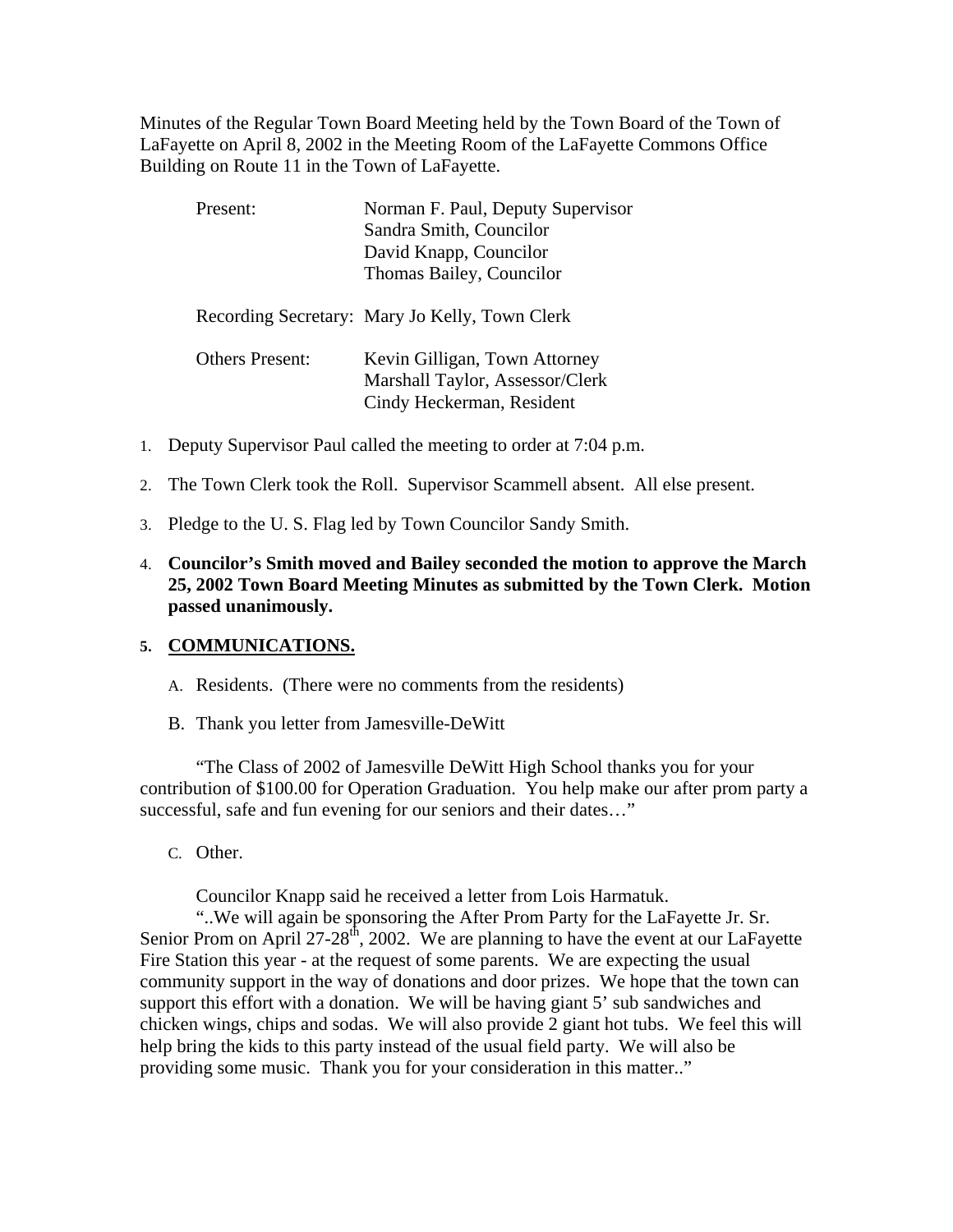# **Councilor's Knapp moved and Bailey seconded the motion to donate \$250.00 to the LaFayette Jr. Sr. After Prom Party. Motion passed unanimously.**

6. **SPECIAL REPORT:** None.

# **7. REPORTS.**

- A. Departmental  $(4<sup>th</sup> Monday)$ .
	- 1) Animal Control.
		- Update ordinance to dogs only and change from animal control to dog control.
	- 2) Building & Zoning Code Enforcement.
		- Muraco properties.
	- 3) Highway Superintendent.
	- 4) Justice.
	- 5) Library Director.
	- 6) Recreation Director.
	- 7) Town Clerk.
	- 8) Town Supervisor.
- B. Committee (**2nd** Monday).
	- 1) Communications and Technology.
		- Web site project status (MF).
	- 2) Emergency Response.

Deputy Supervisor Paul said there is a meeting at OCC Thursday which he will be attending regarding this matter.

Councilor Bailey will let him know if he can attend.

- 3) Employee Policies and Benefits.
	- Benefits package evaluation (disability, health insurance, other).
- 4) Environmental and Conservation Advisory Board.
- 5) Highway.
	- New EPA ditching/storm water management requirements (SPDES).
- 6) OCCRA Liaison.
	- Inter-municipal trash district Informational meeting.

Councilor Knapp said they had an informational meeting last Thursday on this. There were about 28 people in attendance of which 22 were actual residents. They will know more when the bids come in.

Deputy Supervisor Paul asked what the timeframe is.

 Councilor Knapp said they hope to get the bids in May and then they will have another meeting to see what people think.

Deputy Supervisor Paul asked what the feedback from other towns was.

Councilor Knapp believes LaFayette had the best turnout.

Councilor Smith said there were a lot more opposed to it in Fabius.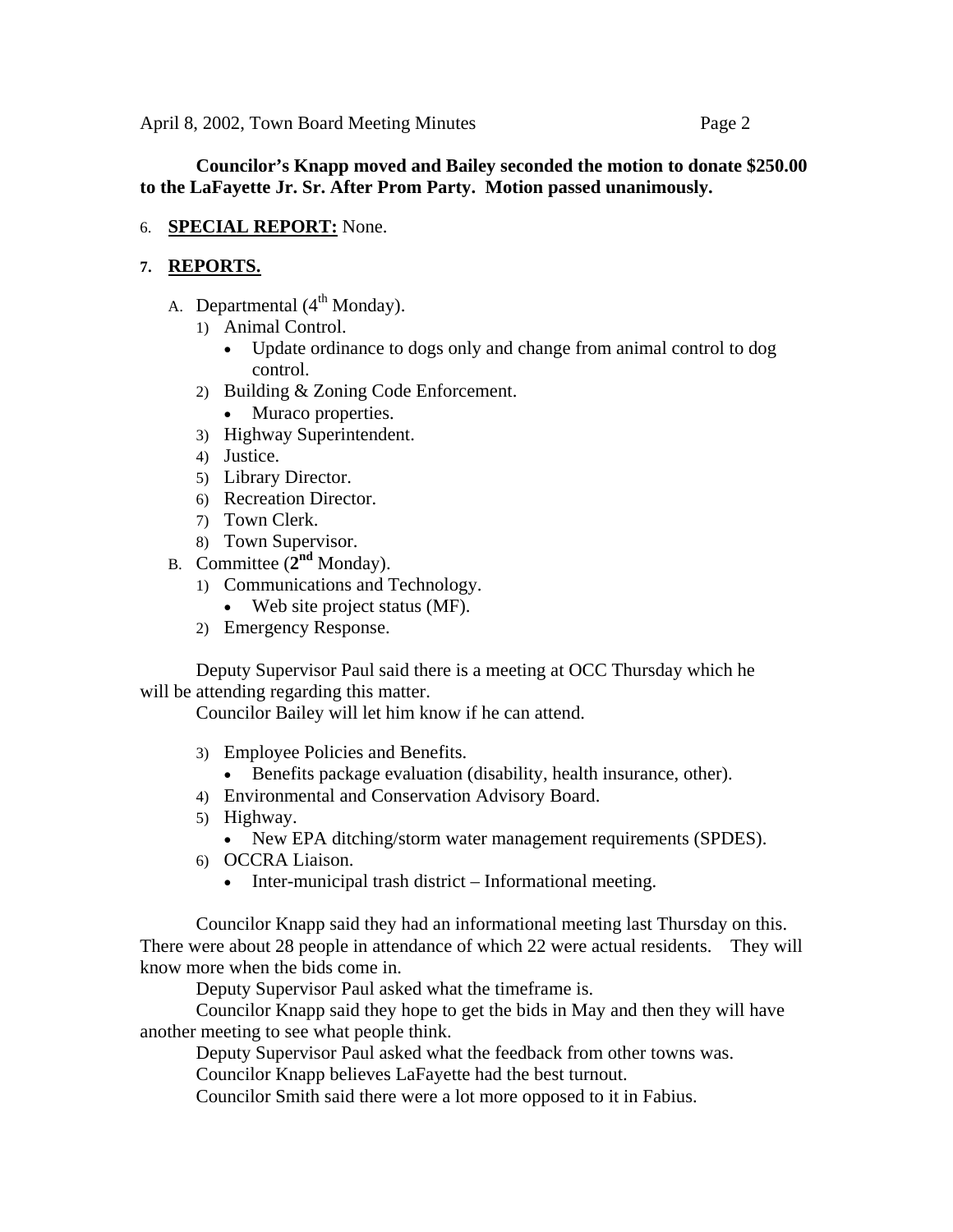Councilor Knapp said Pompey was probably more like ours. When they got the surveys in from LaFayette, it was probably 50-50. The bids will really show whether it's worth pursuing or not.

- 7) Physical Plant.
	- Library ceiling leak.
	- Community Center sign lettering.
- 8) Recreation and Youth.
	- a) Bailey Park.
	- b) LaFayette Beach.

Councilor Smith said they are going to be coordinating a time for the bathhouses to be torn down.

- Neighbors' concerns.
- Lacrosse program facilities: evaluation and re-siting, plans for next season (DK).
- New facilities: On hold until Spring, '02 (status/progress reports to CNYCF) (SS).
- 9) Safety.
- 10) Senior Transportation and Housing.
	- Transportation survey: MCOA.
- 11) Service Awards.

The Town Board received a letter regarding payments for Jack and Margaret Sutton. No voucher has been received from Paine Webber for the Service Award Program yet. The Town Board was in agreement that they could not approve this payment without receipt of the voucher indicating payments from Paine Webber for this program for 2002. The Board will address this letter upon receipt of the voucher. A suggestion was made for the LFD to talk to Mr. Holihan to have the voucher submitted prior to the Town Board Meetings.

Kevin said it could have been sent express mail or faxed for approval at tonights meeting.

12) Water.

- 13) Zoning Review.
	- S. U. Links program survey.
	- Empire Zones feedback.
	- Digitized zoning map.
	- Industrial zones to business zones update.
	- Misc. review: Communications/Cell Towers & Private (single horse) horse stables. Inter-municipal contact.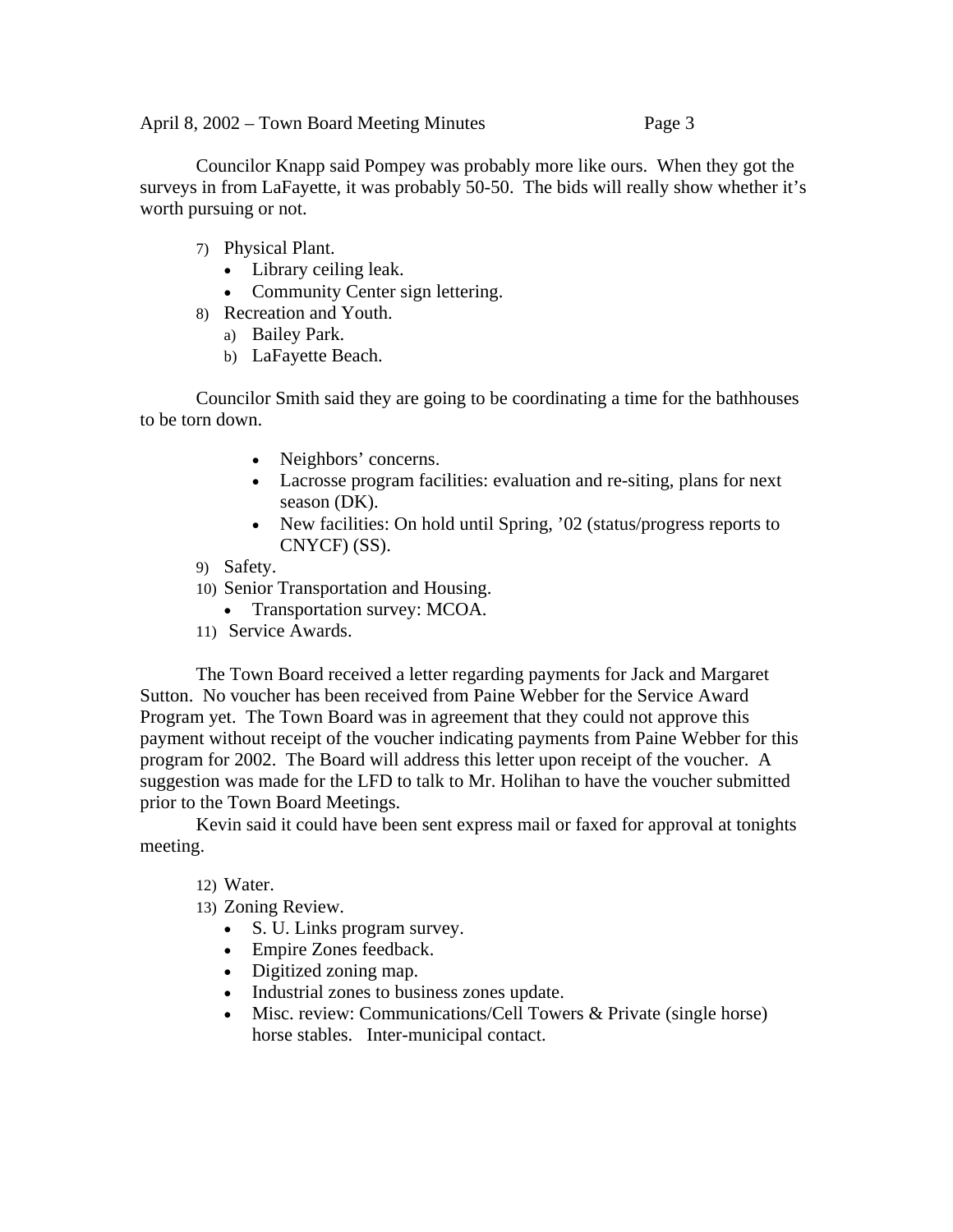#### **8. UNFINISHED BUSINESS & ACTIVE PROJECTS.**

A. Litigation and other legal matters.

#### **TOWN OF LAFAYETTE RESOLUTION TOWN BOARD MEETING**

**The following resolution was offered by Councilor Knapp, who moved its adoption, seconded by Councilor Smith, to wit:** 

 **WHEREAS, pursuant to the provisions of the Municipal Home Rule Law, a proposed local law entitled Local Law No. 1 of 2002, " A Local Law Repealing Local Law No. 1 of the Year 1994 Pertaining to Animal Control in the Town of LaFayette", was presented and introduced at a regular meeting of the Town Board of the Town of LaFayette held on March 25, 2002; and** 

 **WHEREAS, a public hearing was held on such proposed local law on this 8th day of April, 2002 by the Town Board of the Town of LaFayette and proof of publication of notice of such public hearing, as required by law, having been submitted and filed, and all persons desiring to be heard in connection with said proposed local law having been heard, and said proposed local law having been in the possession of the members of the Town Board of the Town of LaFayette in its final form in the manner required by Section 20 of the Municipal Home Rule of the State or New York; and** 

 **WHEREAS, as it is in the public interest to enact said Proposed Local Law No. 1 of 2002.** 

**NOW, THEREFORE, it is** 

**RESOLVED AND DETERMINED, that the enactment of Proposed Local Law No. 1 of 2002 is a Type II action and will have no significant effect on the environment thus concluding the SEQR review process; and it is further** 

**RESOLVED, that the Town Board of the Town of LaFayette, Onondaga County, New York, does hereby enact Proposed Local Law No. 1 of 2002 as Local Law3 No. 1 of 2002 as follows:** 

### **TOWN OF LAFAYETTE LOCAL LAW NO. 1-2002**

## **A LOCAL LAW REPEALING LOCAL LAW NO. 1 OF THE YEAR 1994 PERTAINING TO ANIMAL CONTROL IN THE TOWN OF LAFAYETTE**

**Be it enacted by the Town Board of the Town of LaFayette, as follows:** 

 **Town of LaFayette Local Law No. 1 of the year 1994 entitled "A Local Law to Impose Restrictions Upon the Keeping of Animals Within the Town of LaFayette: passed by the Town Board of the Town of LaFayette on June 14, 1994 and** April 8,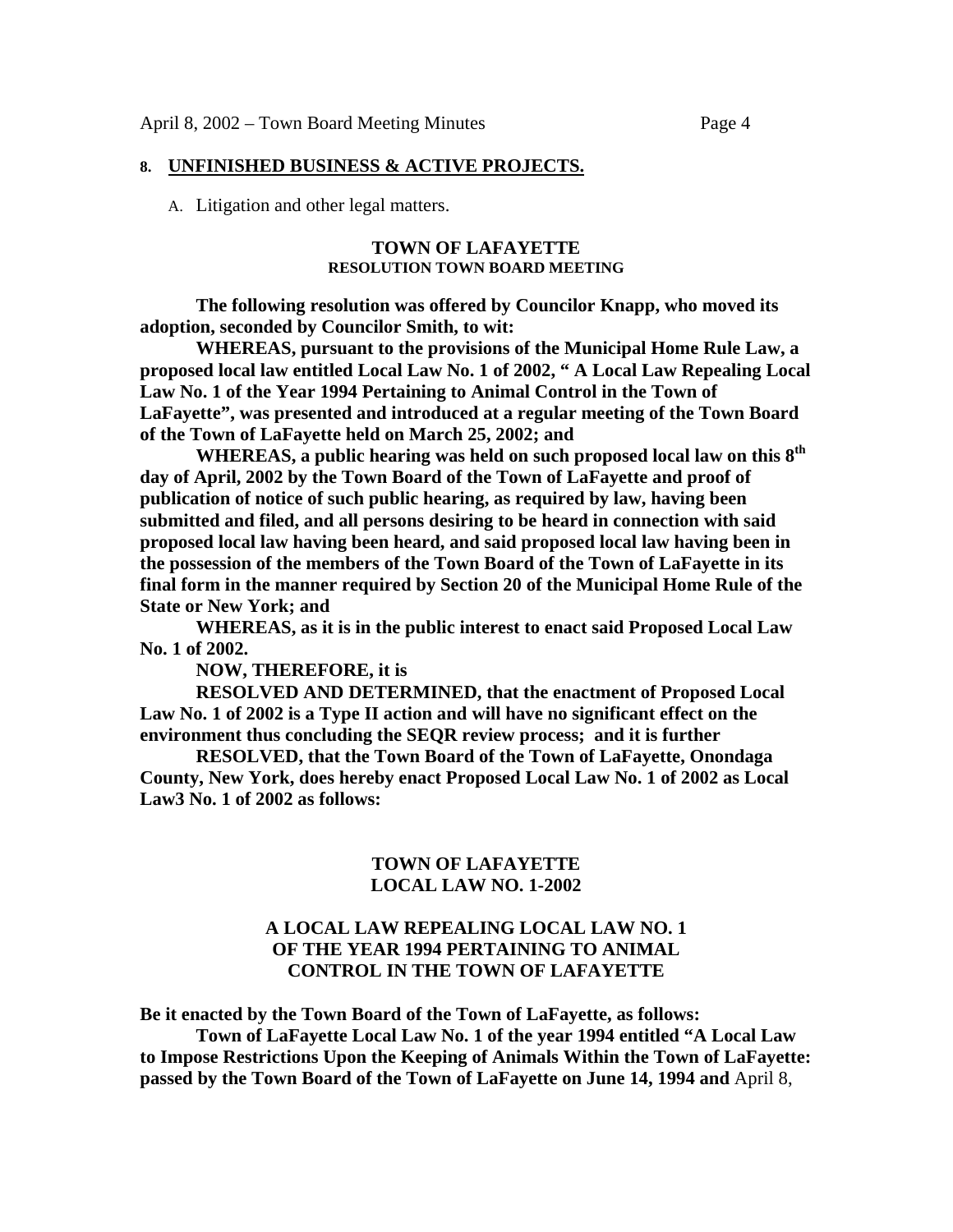2002 – Town Board Meeting Minutes Page 5

**thereafter duly filed with the New York State Department of State is hereby repealed in its entirety from and after the effective date of this local law.** 

 **The question of the foregoing Resolution was duly put to a vote and, upon roll call, the vote was as follows:** 

| TOIL Came the voic was as follows. |     |
|------------------------------------|-----|
| <b>Deputy Supervisor Paul</b>      | Aye |
| <b>Councilor Smith</b>             | Aye |
| <b>Councilor Knapp</b>             | Aye |
| <b>Councilor Bailey</b>            | Aye |
| Motion passed unanimously.         |     |

## **TOWN OF LAFAYETTE RESOLUTION TOWN BOARD MEETING**

 **The following resolution was offered by Councilor Smith, who moved its adoption, seconded by Councilor Knapp, to wit:** 

 **WHEREAS, pursuant to the provisions of the Municipal Home Rule Law, a proposed local law entitled Local law No. 2 of 2002, "A Local Law Amending Local Law No. 1 of the Year 1981 Pertaining to Restrictions Upon the Keeping of Dogs in the Town of LaFayette:, was presented and introduced at a regular meeting of the Town Board of the Town of LaFayette held on March 25, 2002; and** 

 **WHEREAS, a public hearing was held on such proposed local law on this 8th day of April, 2002 by the Town Board of the Town of LaFayette and proof of publication of notice of such public hearing, as required by law, having been submitted and filed, and all persons desiring to be heard in connection with said proposed local law having been heard, and said proposed local law having been in the possession of the members of the Town Board of the Town of LaFayette in its final form in the manner required by Section 20 of the Municipal Home Rule of the State of New York; and** 

 **WHEREAS, it is in the public interest to enact said Proposed Local Law No. 2 of 2002.** 

#### **NOW, THEREFORE, it is**

 **RESOLVED AND DETERMINED, that the enactment of Proposed Local Law No. 1 of 2002 is a Type II action and will have no significant effect on the environment thus concluding the SEQR review process; and it is further** 

 **RESOLVED, that the Town Board of the Town of LaFayette, Onondaga County, New York, does hereby enact Proposed Local Law No. 2 of 2002 as Local Law No. 2 of 2002 as follows:** 

### **TOWN OF LAFAYETTE LOCAL LAW NO. 2-2002**

**A Local Law Amending Local Law No. 1 of the Year 1981 Pertaining to Restrictions Upon the Keeping of Dogs in the Town of LaFayette**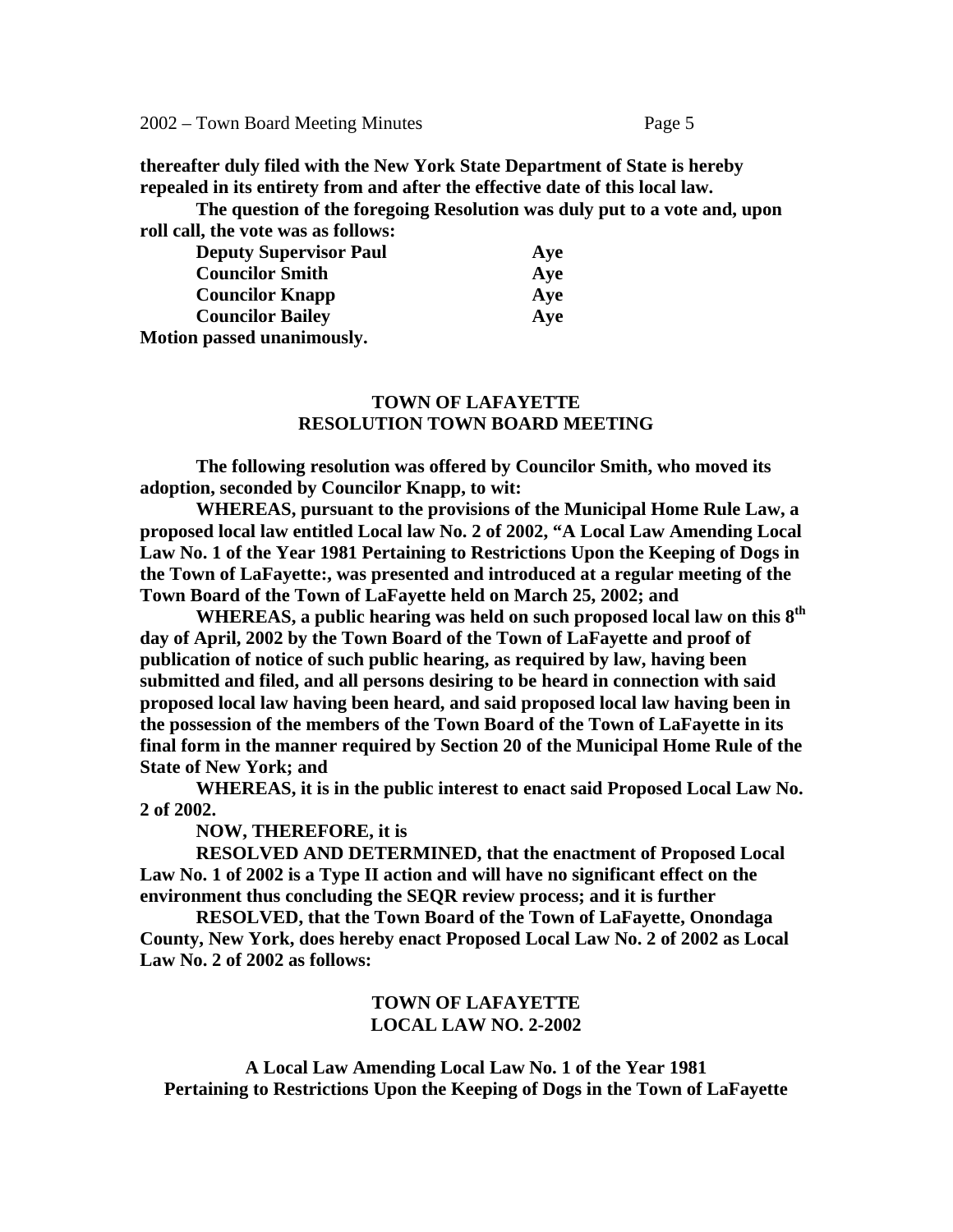**BE IT ENACTED by the Town Board of the Town of LaFayette as follows:** 

### **Section 1. Amendment**

 **Town of LaFayette Local Law No. 1 of the year 1981 entitled "A Local Law to Impose Restrictions Upon the Keeping of Dogs Within the Town of LaFayette" is hereby amended as follows:** 

**(A) So that Section 7(c) is amended to read, in its entirety, as follows:** 

**"c. seized dogs may be redeemed by producing proof of licensing and identification pursuant to the provisions of Article 7 of the Agriculture and Markets Law and by paying fees as set from time to time by resolution of the Town Board."** 

**(B) So that Section 7(d) is amended to read, in its entirety, as follows:** 

**"d. if the Owner of any unredeemed dog is known, such Owner shall be required to pay the impoundment fees as set by the Town Board in accordance with subdivision c. of this Section, whether or not such Owner chooses to redeem his dog."** 

**The question of the foregoing Resolution was duly put to a vote and, upon roll call, the vote was as follows:** 

| <b>Deputy Supervisor Paul</b> | Aye |
|-------------------------------|-----|
| <b>Councilor Smith</b>        | Aye |
| <b>Councilor Knapp</b>        | Aye |
| <b>Councilor Bailey</b>       | Ave |

**Motion passed unanimously.** 

## **RESOLUTION**

## **TOWN BOARD – TOWN OF LAFAYETTE**

#### **April 8, 2002**

 **Councilor's Knapp moved and Bailey seconded the following resolution:**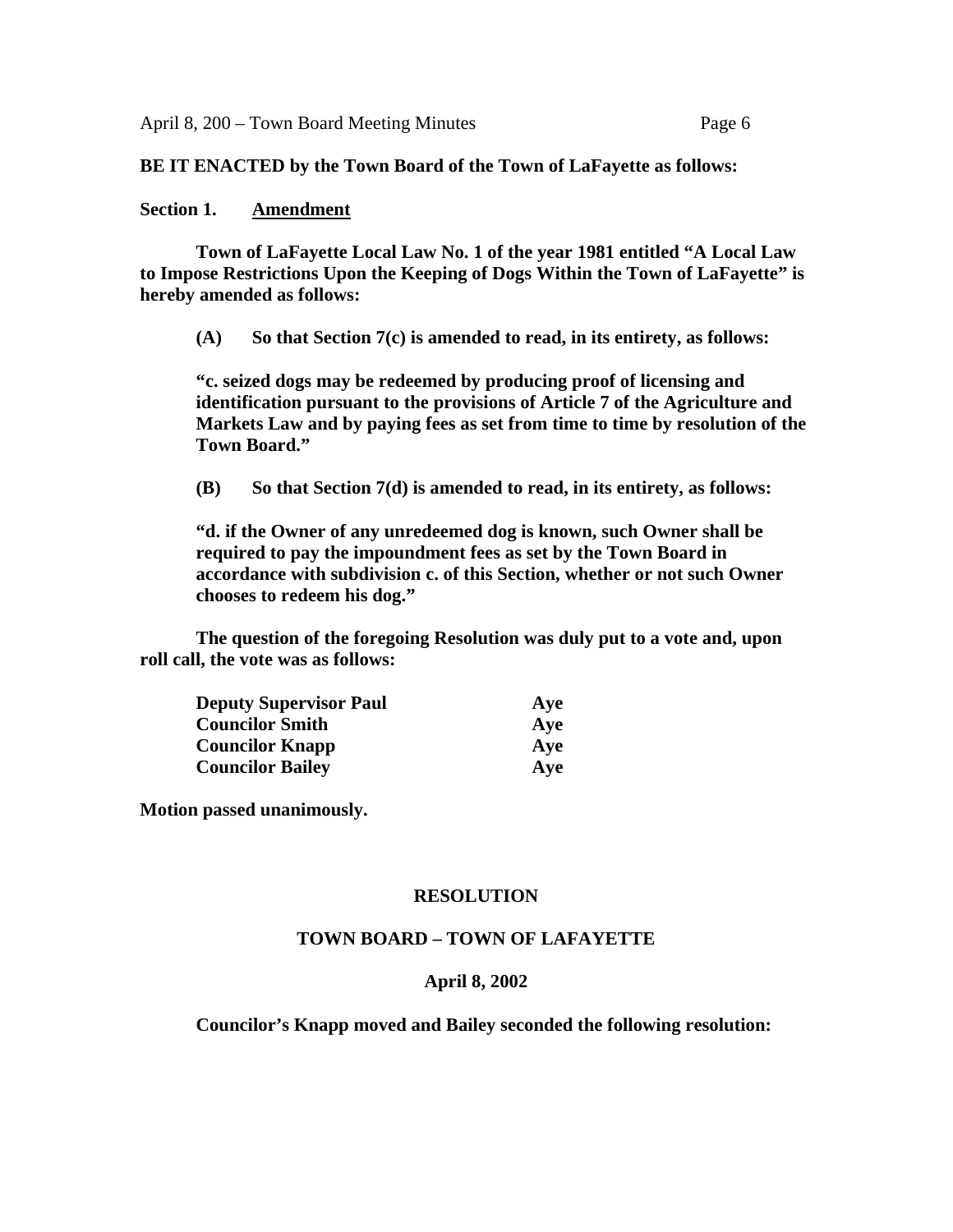**WHEREAS, the Town Board of the Town of LaFayette desires to establish fees for the impoundment of dogs in accordance with section 7 c of Local Law No. 1 of the year 1981 as amended by Local Law No. 2 of 2002.** 

**NOW, THEREFORE, be it** 

 **RESOLVED, that the Town Board of the Town of LaFayette hereby sets the impoundment fees for the keeping of dogs in accordance with Local Law No. 1 of the year 1981 as amended by Local Law No. 2 of the year 2002 as follows:** 

 **\$10.00 for the first impoundment of any dog owned by that person plus \$9.00 per day for each day the dog is in the animal shelter; and** 

 **\$25.00 for each subsequent impoundment of any dog owned by that person plus \$9.00 per day for each day the dog is at the animal shelter.** 

 **The question of the foregoing Resolution was duly put to a vote and, upon roll call, the vote was as follows:** 

| <b>Deputy Supervisor Paul</b> | Aye |
|-------------------------------|-----|
| <b>Councilor Smith</b>        | Aye |
| <b>Councilor Knapp</b>        | Aye |
| <b>Councilor Bailey</b>       | Ave |
| Motion passed unanimously.    |     |

Onondaga Nation land claim.

- Transfer LaFayette Beach from LCC to town (on hold until Summer/Fall, 2002).
- B. Other Active Projects.
	- 1) Accounting services & annual IRS requirements for LCC, LFD, & LPL (MT).
	- 2) Town litter campaign. (SS).

Deputy Supervisor asked when the Town Clean-Up Days will be posted.

 Mary Jo said they will be in the remaining April issues of the Pennywise and Scotsman and will also run the first week of May. The dates will also be in the LaFayette Newsletter which will be mailed this week.

- 3) Town of LaFayette urn & tile display case.
- 4) Security System.
- 5) Town border signs (DK).

 Councilor Knapp submitted some pictures of signs to the Board for their review. He should have some prices for the signs by the next meeting.

6) Hazardous Materials Response Plan.

Mary Jo said she received a copy of the Fire Department's plan. Ray Sharp called earlier today and said he has been working on a different matter and is now back on track. He will be finishing up the paperwork for the Town of Tully and Village of Tully and then will finalize the paperwork for LaFayette. He said we should be getting a letter in a couple of weeks.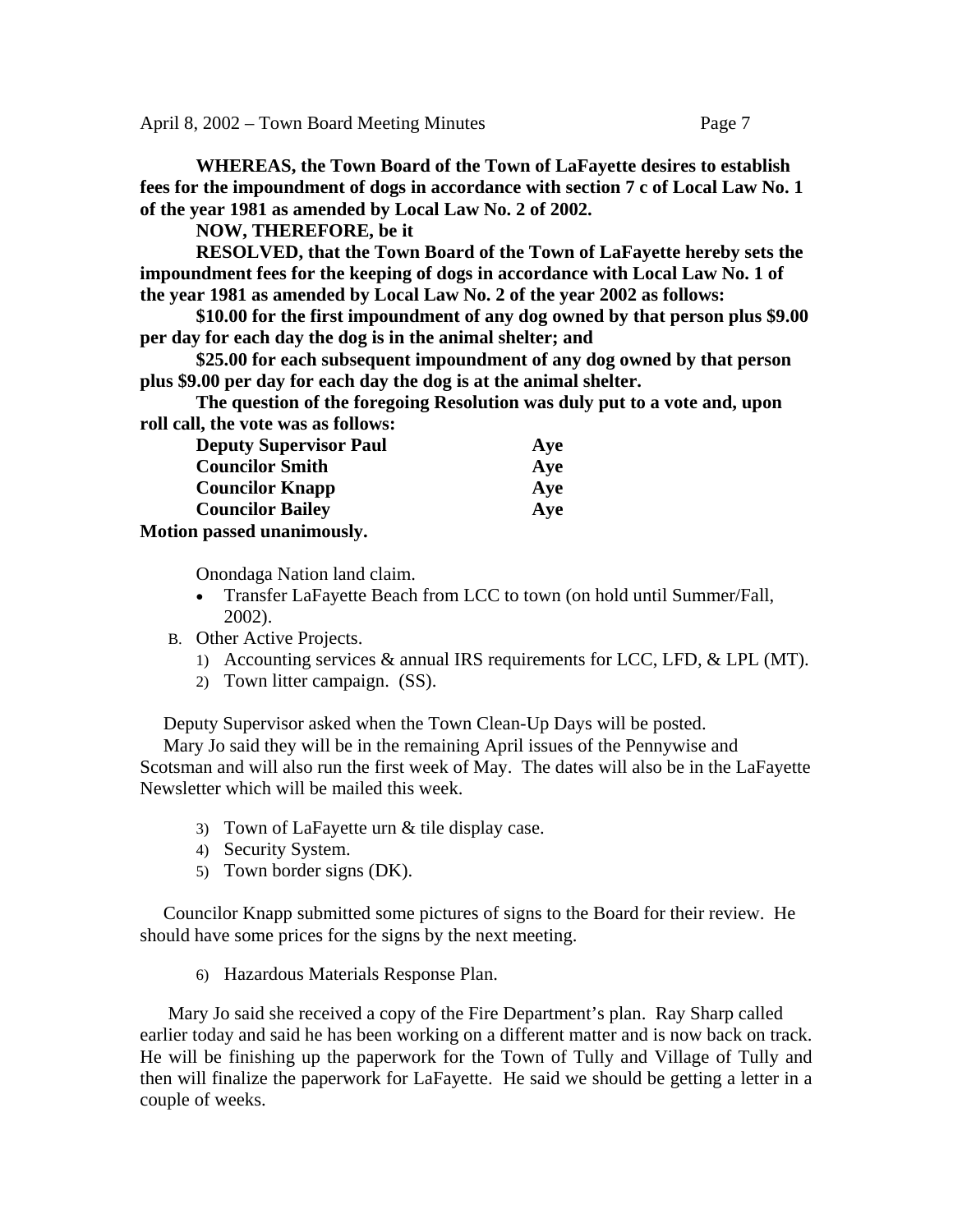#### **9. NEW BUSINESS.**

A. Other.

Mary Jo said Regina would like the dumpsters placed at the park ASAP.

## **Councilor's Knapp moved and Smith seconded the motion to have one yard dumpsters placed at Stafford Park as soon as possible and to keep them there through September 2002. One dumpster is to be placed by the Concession Building in the parking lot and one in the parking lot behind True Value. Motion passed unanimously.**

 Mary Jo asked Councilor Knapp if he knew when the water would be turned on at the bathrooms behind True Value.

Councilor Knapp said Optimist has scheduled their cleanup for May 20<sup>th</sup>. He would think it would be taken care of at that time.

 Mary Jo said Regina asked if cleaning of the bathrooms could begin now. She said Shari Wheatley is still interested in cleaning these facilities.

## **Councilors Knapp moved and Bailey seconded the motion to approve Shari Wheatley to clean the bathrooms at the concession stand and behind True Value. Motion passed unanimously.**

Mary Jo said we need to find someone to open/close the bathrooms behind True Value. A couple of names were brought up and will be looked into before the next Town Board Meeting.

 Councilor Knapp said there have been a couple of issues which have come up on the Sentinel Heights matter.

## **Councilor's Knapp moved and Smith seconded the motion to have 2 handicapped bathrooms placed at the Beach and 1 regular bathroom placed at the LaFayette Ballfields by the LaFayette Inn as soon as possible and continue through September 2002.**

**Councilor's Knapp moved and Smith seconded the motion for the Town Board to go into Executive Session to discuss a potential and threatened litigation matter and to include the Town Attorney. Motion passed unanimously.** 

The Town Board went into Executive Session at 7:32 p.m. and the regular Town Board Meeting was called back to order by Deputy Supervisor Paul at 8:20 p.m.

10. Suggestions for improvement & positive contributions. There were none.